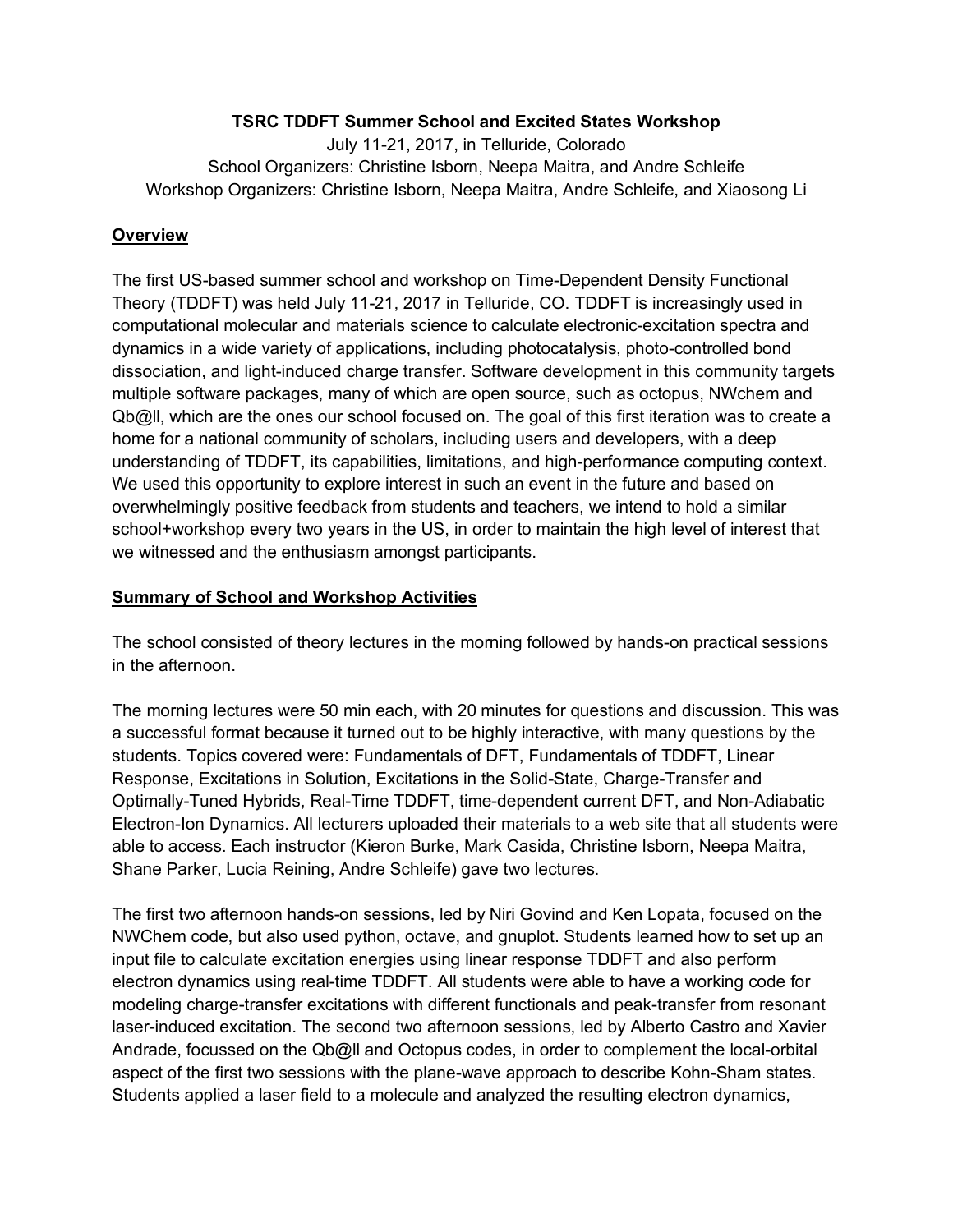performed Ehrenfest dynamics to model photodissociation, and simulated a high harmonic generation spectrum. All hands-on sessions were run on NERSC supercomputers, in order to provide students with a "real-world" experience of how to run simulations in a high-performancecomputing context. To this end, we successfully applied for and used NERSC training accounts.

On the final day all instructors were present for a one-hour panel discussion with the students. This discussion was remarkably lively; a large fraction of the students remained engaged with extremely pertinent questions throughout the discussion, on prospects of advances in theoretical functional development as well as practical application of the theory. The discussion even went over the scheduled hour, even after the full week of lectures and time for questions.

We held a poster session which enabled students to directly discuss their on-going work with the lecturers and with other students. The breakfasts, lunches, and dinners provided further opportunity for discussion. In particular, the breakfasts, being provided by TSRC on-site, allowed many participants to interact and get to know each other. For the workshop, lunches were provided on-site, enabling extensive small-group discussions of the research presented in the workshop talks and effectively connecting the students who stayed for the workshop with the workshop speakers.

The workshop topics spanned recent developments and applications in TDDFT, from molecules to solids, and from linear response to strong fields. The overall salient observation was the extensive range of applications of TDDFT to quite complex situations, and the depth of the analysis, both in terms of the computational efficiency as well as functional accuracy. For example, with electron scattering, we heard talks on dynamical features in the exact timedependent exchange-correlation potential in electron-molecule scattering, and, at the other extreme, results on scattering in warm dense plasmas. The advances in stopping power calculations over the recent years was notable for the size and scope of what is possible today; when is it important to include the vibrations of the lattice and when can they be ignored, when must we go beyond the pseudopotential approximation, and what is the effect of defects in semiconductors on stopping power. Then again on the more fundamental side, there was a talk on whether a long-time thermal equilibrium for TDDFT can be defined. Effects arising from quantized radiation fields coupled to molecules were discussed, with new density-functional methods that bridge quantum optics with quantum chemistry, and recent advances in multiscale methods for strong classical fields coupled to electron-ion dynamics in materials were presented. New developments of TDDFT in solvents were presented, in particular careful examination of the effects of coupling explicit quantum solvent with a polarizable continuum. The full range of talks and topics is evident in the talk titles presented below. One afternoon session was devoted to talks in honor of Giovanni Vignale's 60th birthday. Applications of TDDFT to such complex situations, together with analysis of the fundamental aspects, beyond a simple calculation of spectra of intermediate-size molecules or periodic solids, exemplifies the progress in the field in recent years.

#### **Participants of School and Workshop**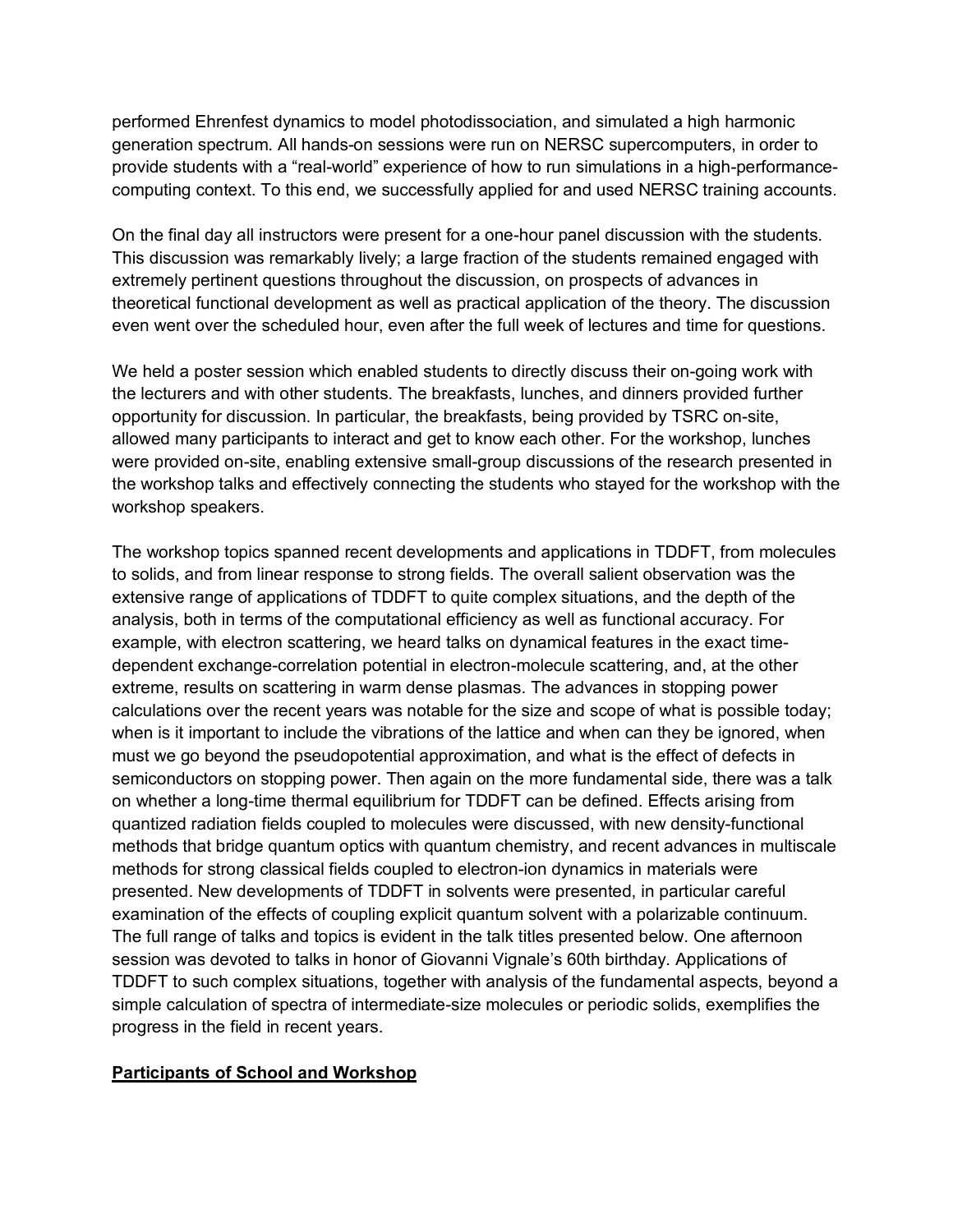The TDDFT school drew about 60 applicants from around the world, out of whom we selected 33 based on their promise for a career in science and their research field of interest. We strove for a balance of students from large and small institutions, from groups with established and early-career research advisors, and from a range of experience levels. Of the 33 students, 8 were women.

Student Participants, Summer School:

- 1. Cheng-Wei Lee, University of Illinois at Urbana-Champaign
- 2. Niraj Nepal, Temple University
- 3. Christopher Myers, University at Albany
- 4. Ravithree Senanayake, Kansas State University
- 5. John Philbin, UC Berkeley
- 6. Guo Chen, UC Irvine
- 7. Daniel Burrill, University of Pittsburgh
- 8. Edwin Quashie, Lawrence Livermore National Laboratory
- 9. Nathan Koocher, Northwestern University
- 10. Zuxin Jin, University of Pennsylvania
- 11. Ying Zhu, Ohio State University
- 12. Adam Bruner, Lousiana State University
- 13. Francisca Sagredo, University of California Irvine
- 14. Hemanadhan Myneni, University of Delaware
- 15. Sudheer Peddathimmareddy, Rutgers University
- 16. Dominik Maximilian Juraschek, ETH Zurich, Switzerland
- 17. Alexander Kohn, MIT
- 18. Imon Mandal, Tata Institute of Fundamental Research (TIFR), Mumbai
- 19. Dillon Yost, Univ. North Carolina, Chapel Hill
- 20. Rodrigo Freitas, UC Berkeley
- 21. Irene Metz, University of Iowa
- 22. Jon Bender, UT Austin
- 23. Andrew Sifain, Los Alamos National Laboratory
- 24. Amelia Fitzsimmons, Oak Ridge National Laboratory
- 25. Arthur De Vos, Ghent University
- 26. Feng Wu, UC Santa Cruz
- 27. Jane Herriman, Caltech
- 28. Yanal Oueis, Purdue University
- 29. Graeme Gossel, Hunter College
- 30. Jacob Wilmer, UC Merced
- 31. Edward Pluhar, University of Missouri
- 32. Aliya Mukazhanova, Boston University
- 33. Matthew Anderson, University of Missouri

The Excited States workshop had 34 speakers. Some of the speakers were students from the summer school that remained for the workshop. The talks spanned many research areas, and the titles are given below.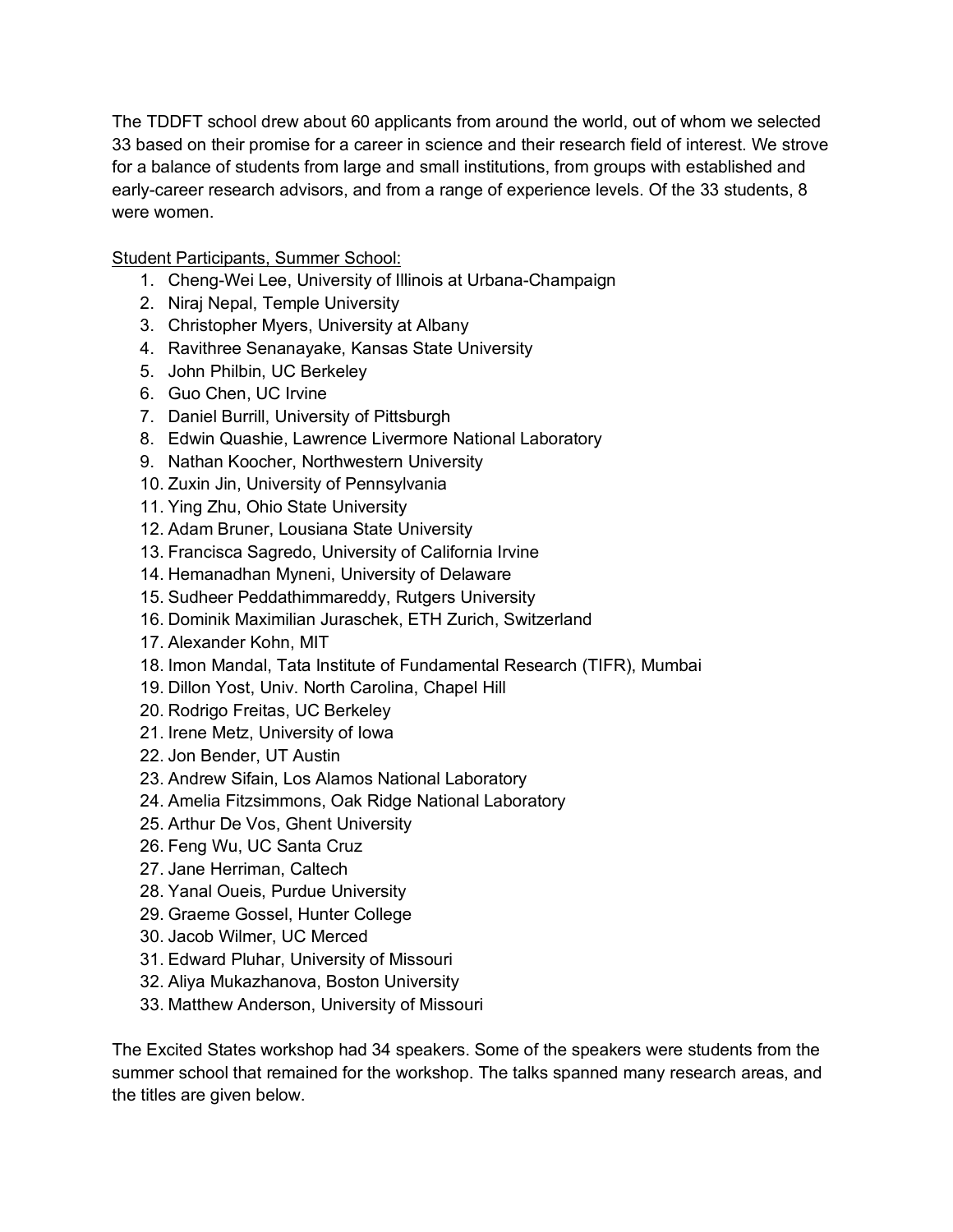Excited States Workshop Participants, Affiliations, and Talk Titles:

- 1. Kieron Burke, Dept of Chemistry, UC Irvine: *Excitation energies from ensemble DFT*
- 2. Yasumitsu Suzuki, Dept of Physics, Tokyo University of Science: *Exact time-dependent exchange-correlation potentials in electron scattering processes*
- 3. Prineha Narang, Materials Science, Harvard University: *Excited state and Quantumengineered Materials*
- 4. Graeme Gossel, Dept. of Physics and Astronomy, Hunter College CUNY : *Exact factorization of the electron-nuclear wavefunction: properties, approximations, and applications*
- 5. Giovanni Vignale, Dept of Physics and Astronomy, University of Missouri: *Berry curvature and excited states at the boundary of an electron liquid*
- 6. Carsten Ullrich, Dept of Physics and Astronomy, University of Missouri: *Spin waves in chiral two-dimensional electron systems*
- 7. Florian Eich, Max-Planck Institute Hamburg: *Charge and Energy Transport at the Nanoscale: A Density Functional Perspective*
- 8. Irene D'Amico, Dept of Physics, York University, UK: *Using DFT concepts and tools for quantum thermodynamics*
- 9. Christine Isborn, Dept of Chemistry, U.C. Merced: *Excited States in Solution: Towards More Accurate Absorption Spectra*
- 10. Matthieu Verstraete, Dept of Physics, University of Liege, Belgium: *Long-range dispersion forces between molecules subject to attosecond pulses from ab initio calculations*
- 11. Imon Mandal, Tata Institute of Fundamental Research (TIFR), Mumbai: *Photoinduced Charge Transfer transitions Associated with Charged Amino Acids:TDDFT Reveals a new Spectral Marker for Proteins*
- 12. Andrew Baczewski, Center for Computing Research, Sandia National Laboratory: *Warm Dense Matter: Opportunities and challenges for TDDFT*
- 13. André Schleife, Dept of Materials Science and Engineering, University of Illinois at Urbana-Champaign: *Excited-electron dynamics near surfaces: Particle radiation in realtime TDDFT*
- 14. Xavier Andrade-Valencia, Lawrence Livermore National Laboratory: *Non-linear effects in conductivity*
- 15. John Parkhill, Dept. of Chemistry, University of Notre Dame: *Pumping and Relaxation in TDDFT: Patches and problems*
- 16. David Strubbe, Dept. of Physics, U.C. Merced: *Excited-state forces in TDDFT and the Bethe-Salpeter equation*
- 17. Heiko Appel, Max Planck Institute for Structure and Dynamics of Matter, Hamburg: *Abinitio description of classical and quantized photon fields coupled to molecular systems*
- 18. Shane Parker, Dept. of Chemistry, U. C. Irvine: *Nonlinear properties from TDDFT: trials and tribulations, quadratic response theory*
- 19. Dominik Juraschek, ETH Zurich, Switzerland: *Dynamical Multiferroicity*
- 20. Mark Casida, Dept. of Chemistry, University of Grenoble, France: *On the calculation of Δ*⟨ *S2*⟩ *for electronic excitations in TDDFT*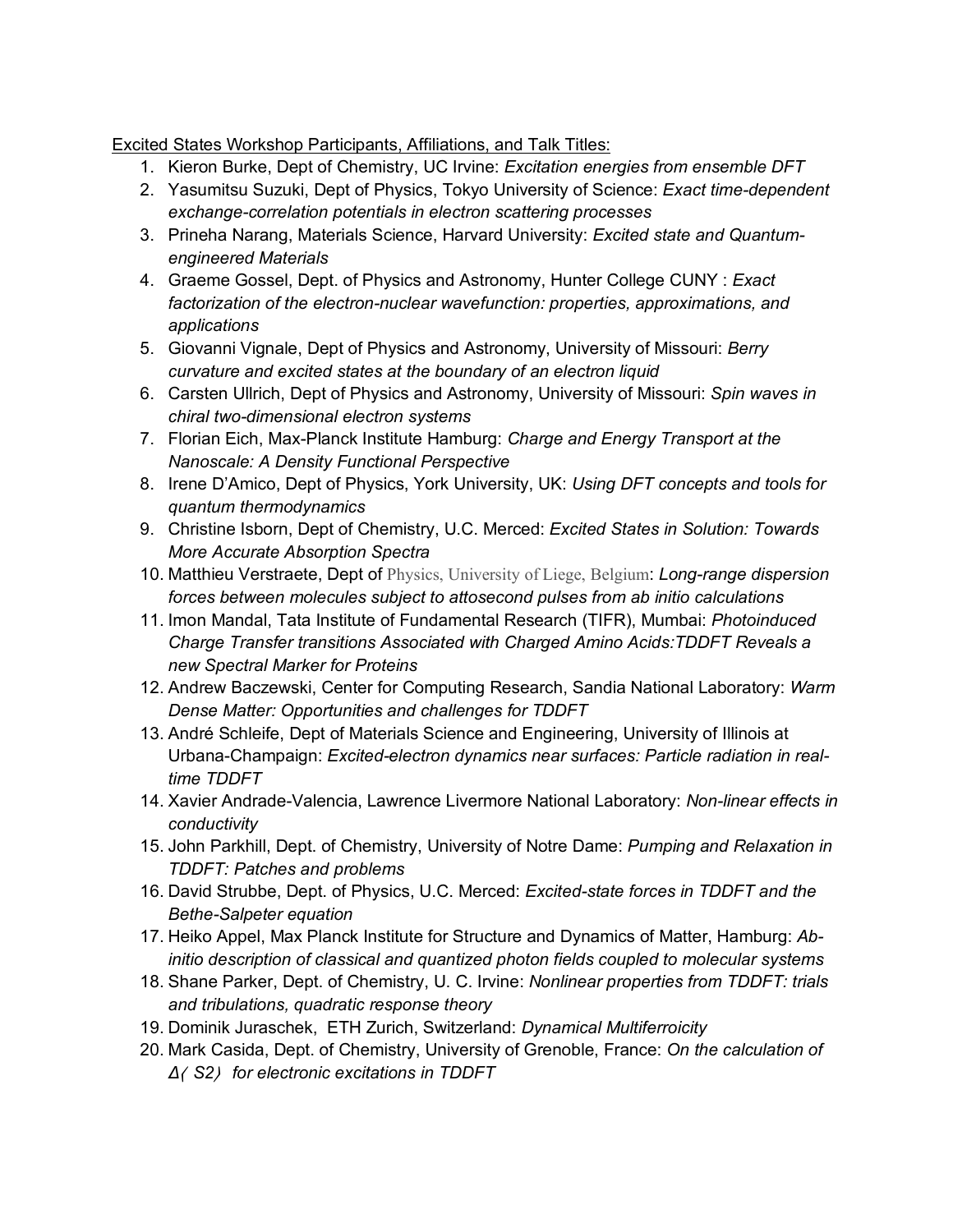- 21. Xiaosong Li, Dept of Chemistry, University of Washington: *Two-Component Noncollinear Time-Dependent Density Functional Theory for Excited State Calculations*
- 22. Alberto Castro, Institute for Biocomputation and Physics of Complex Systems,University of Zaragoza, Spain: *Brief reports on (1) Control for quantum optics processes; and (2) Propagators for the time-dependent Kohn-Sham equations*
- 23. Yoshiyuki Miyamoto, National Institute of Advanced Industrial Science & Technology (AIST), Tsukuba, Japan: *Laser-field enhancement and coherent electron dynamics in low-dimensional materials examined by real-time TDDFT*
- 24. Dillon Yost, Univ. North Carolina, Chapel Hill: *Recent progress in modeling electronic stopping using non-equilibrium RT-TDDFT simulations*
- 25. Barry Dunietz, Dept of Chemistry, Kent State University: *First-principles based studies of photo-induced electron transfer and transport through molecular-resolved interfaces*
- 26. Michele Pavanello, Dept. of Chemistry, Rutgers-Newark: *Electronic properties of liquids and materials from subsystem and orbital-free DFT*
- 27. Lucia Reining, Ecole Polytechnique, Palaiseau, France: *Density functionals for the dynamic structure factor and more*
- 28. Kazuhiro Yabana, Center for Computational Sciences, University of Tsukuba: *Real-time TDDFT simulations for interactions of ultrashort laser pulses with solids, coupling to Maxwell's equations*
- 29. Norah Hoffmann, Max Planck Institute for Structure and Dynamics of Matter, Hamburg: *Ab-Initio Description of Photoinduced Processes Beyond Classical Maxwell Theory*
- 30. Simone Marocchi, Institute of Physics, University of Sao Paolo, Brazil: *Quantum mechanics in metric space: distances between exchange-only correlations*
- 31. Arindam Chakraborty, Dept of Chemistry, Syracuse University: *Linked-cluster*  formulation of screened electron-hole interaction from explicitly-correlated geminal *functions without using unoccupied states*
- 32. Normand Modine, Center for Integrated Nanotechnologies, Sandia National Lab: *Longtime limit of TDDFT*
- 33. Cheng-Wei Lee, University of Illinois at Urbana Champaign: *Electron-Ion Dynamics in Semiconductors with defects under Ion Irradiation*
- 34. Neepa Maitra, Dept of Physics, Hunter College and Graduate Center CUNY: *New Approaches to Non-Adiabatic Functionals*

Of the 34 workshop speakers, 8 were students/post-docs (Gossel, Mandal, Parker, Marocchi, Lee, Hoffmann, Yost, Juraschek, Eich ), 10 were early career faculty/scientists (Isborn, Narang, Schleife, Suzuki, Eich, Pavanello, Strubbe, Andrade-Valencia, Parkhill, Baczewski), and 7 were women (Mandal, Hoffmann, Maitra, Isborn, Reining, D'Amico, Narang).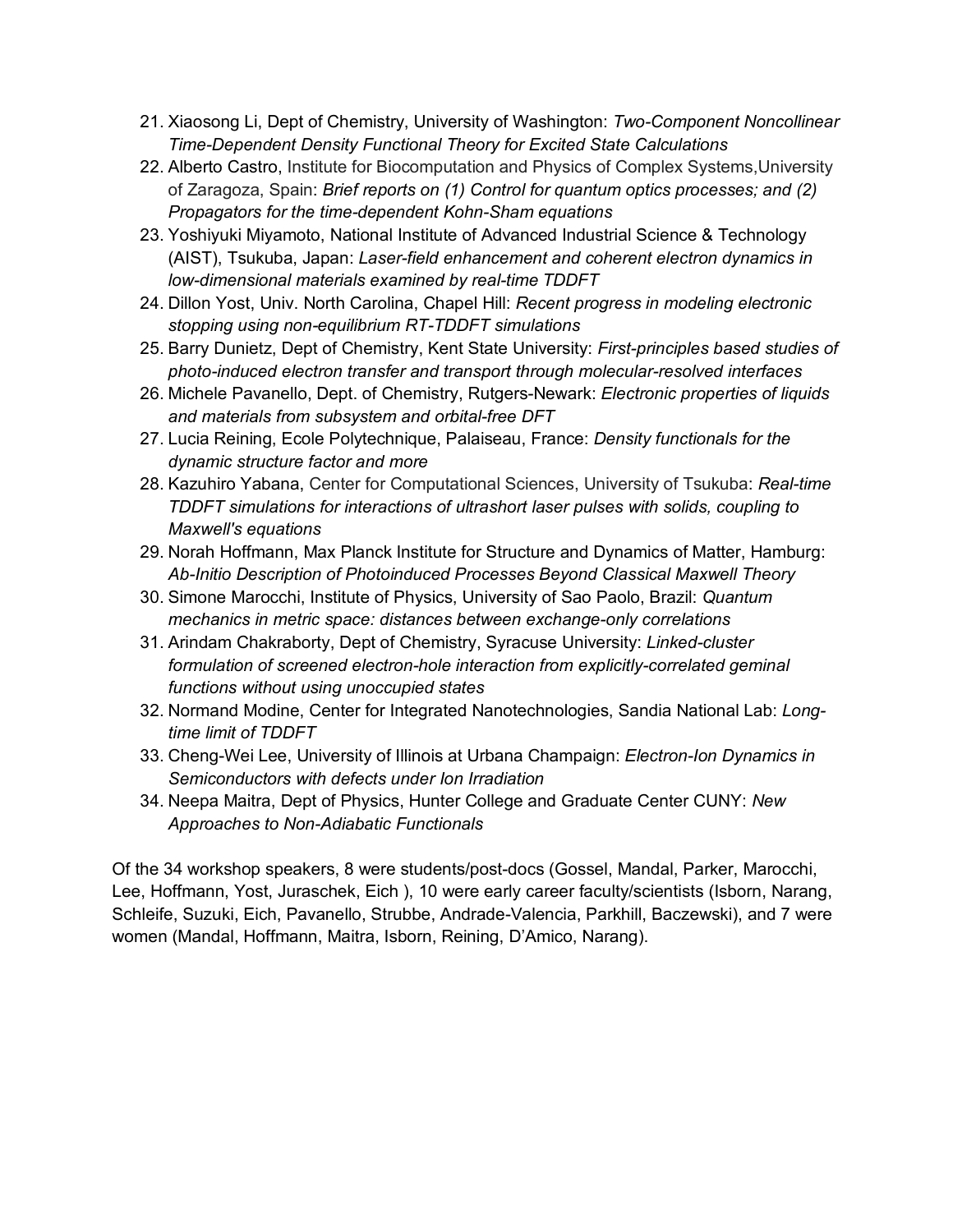# **Telluride Science Research Center Summer School on Time-Dependent Density Functional Theory**

# **July 11-15, 2017**



- Location: Telluride Intermediate School, 725 West Colorado Avenue
- Talks will be 50 minutes plus 15 minutes for questions and discussion
- Practical sessions will be 3.5 hours
- A twenty-minute coffee break is scheduled for both morning and afternoon sessions
- iCal/Google Calendar/Outlook compatible schedule:<https://goo.gl/dB8fZJ>
- Any questions about the schedule should be directed to school organizers: Christine Isborn [\(cisborn@ucmerced.edu\),](mailto:cisborn@ucmerced.edu)) Neepa Maitra [\(nmaitra@hunter.cuny.edu\),](mailto:nmaitra@hunter.cuny.edu)) or Andre Schleife [\(schleife@illinois.edu](mailto:schleife@illinois.edu) )
- Any questions about logistics should be directed to TSRC executive director Mark Kozak [\(mark@telluridescience.org\)](mailto:mark@telluridescience.org) [970-708-4426,](tel:970-708-4426) or to Kristen Redd [\(kristen@telluridescience.org\)](mailto:kristen@telluridescience.org), 970-708-0827, for lodging questions.
- **TSRC Town Talk on Tuesday, July 11th**, 6-7:15 pm, Conference Center in Mountain Village: Town Talk, "Water: Separating Science from Pseudoscience", Kenneth D. Jordan, U. Pittsburgh.
- **Picnic on Thursday, July 13th,** 6-8 pm, under the tent at the Elementary School (family and guests welcome free of charge)
- **Poster Session on Friday, July 14th,** 6-9 pm, under the tent at the Elementary School (light drinks provided)
- Breakfast Tuesday-Friday is included in the registration cost and will be provided at TSRC from 8:00 – 8:30 am
- Lunch **on Tuesday** will be a working lunch, **provided** at TSRC, to ensure computers are ready for the afternoon sessions. **You are responsible for your own for lunch Weds-Sat.**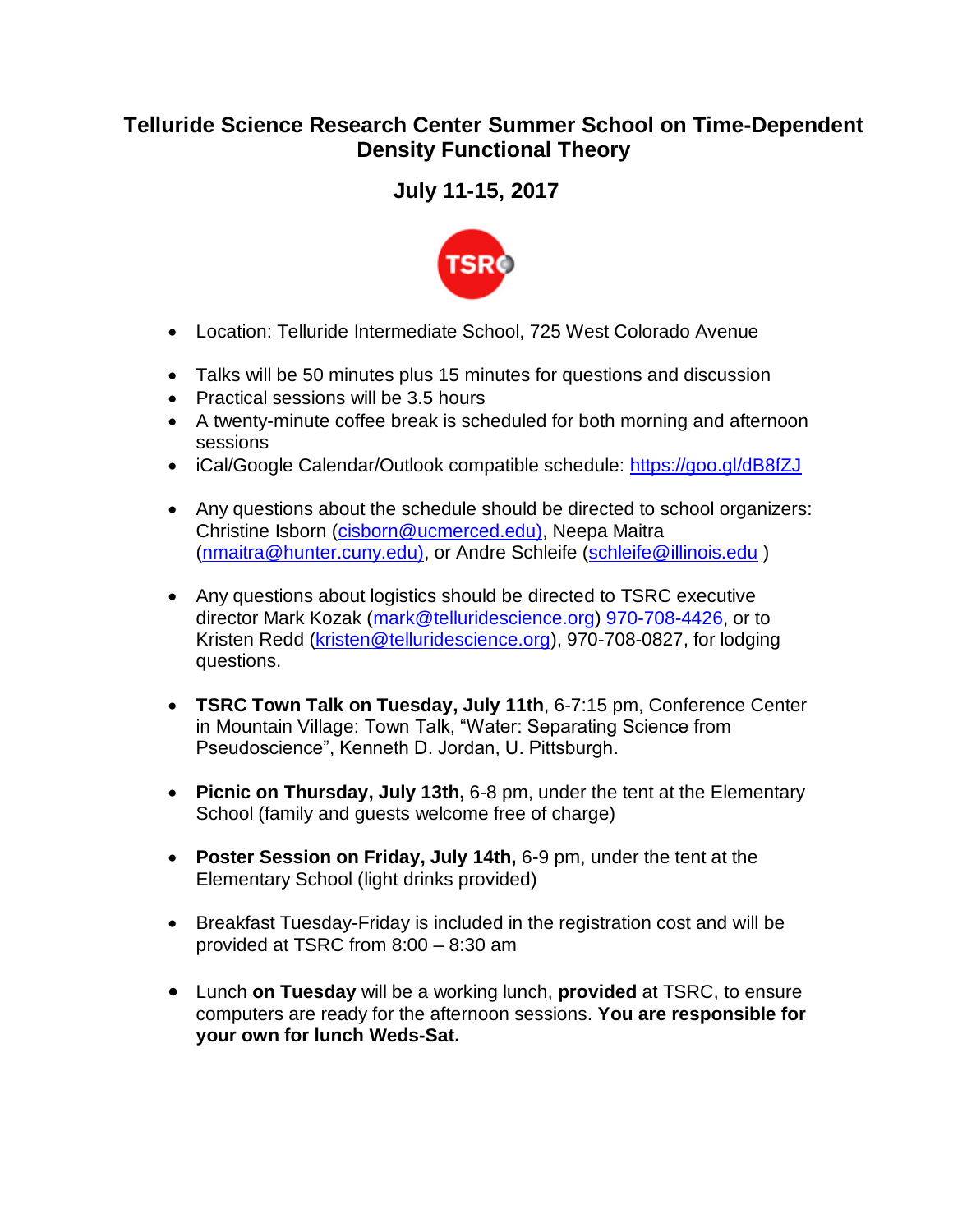|                                          | $8:00 -$<br>8:30 AM                   | <b>MORNING</b><br>$8:30$ AM $- 12:05$                                                                                                                                 | $12:05 -$<br>2:00                                                            | <b>AFTERNOON</b><br>$2:00$ PM $-$        | <b>EVENING</b>                                                                               |
|------------------------------------------|---------------------------------------|-----------------------------------------------------------------------------------------------------------------------------------------------------------------------|------------------------------------------------------------------------------|------------------------------------------|----------------------------------------------------------------------------------------------|
|                                          |                                       | <b>PM</b>                                                                                                                                                             | <b>PM</b>                                                                    | 5:40 PM                                  |                                                                                              |
| Tue<br>July<br>11 <sup>th</sup>          | <b>Breakfast</b><br>at<br><b>TSRC</b> | <b>TDDFT</b><br>Fundamentals<br>181<br>(Maitra)<br>Linear Response I<br>(Casida)                                                                                      | Lunch<br>at<br><b>TSRC</b><br>(Debug<br>your<br>virtual<br>environ<br>ment!) | <b>NWChem</b><br>Govind, Lopata          | Town Talk,<br>6:00-7:15 PM<br>(Conference<br>Center in<br>Mountain<br>Village)               |
| Weds<br>July<br>12 <sup>th</sup>         | <b>Breakfast</b><br>at<br><b>TSRC</b> | Linear Response II<br>(Casida)<br>Charge-transfer<br>and opt-tuned<br>hybrids<br>(Isborn)<br>Real-time TDDFT<br>(Schleife)                                            | Lunch<br>on your<br>own                                                      | <b>NWChem</b><br>Govind, Lopata          |                                                                                              |
| <b>Thurs</b><br>July<br>13 <sup>th</sup> | <b>Breakfast</b><br>at<br><b>TSRC</b> | <b>Excited States in</b><br>Solution<br>(Isborn)<br>Excitations in solid-<br>state   & II<br>(Reining)                                                                | Lunch<br>on your<br>own                                                      | Octopus &<br>Qb@ll<br>Castro,<br>Andrade | <b>TSRC Picnic,</b><br>$6:00 - 8:00$<br><b>PM</b><br>(Under tent at<br>Elementary<br>School) |
| Fri<br>July<br>14th                      | <b>Breakfast</b><br>at<br><b>TSRC</b> | <b>DFT Fundamentals</b><br>181<br>(Burke)<br>Non-adiabatic<br>electron-ion<br>dynamics I<br>(Parker)                                                                  | Lunch<br>on your<br>own                                                      | Octopus &<br>Qb@ll<br>Castro,<br>Andrade | Poster<br>Session<br>(Under the<br>tent at the<br>Elementary<br>School)                      |
| Sat<br>July<br>15 <sup>th</sup>          | <b>Breakfast</b><br>at<br>TSRC        | Non-adiabatic<br>electron-ion<br>dynamics II<br>(Parker)<br><b>TDCDFT</b><br>(Schleife)<br>Panel: Open<br>Problems and<br>Perspectives<br>(All lecturers+<br>Vignale) |                                                                              | Free                                     |                                                                                              |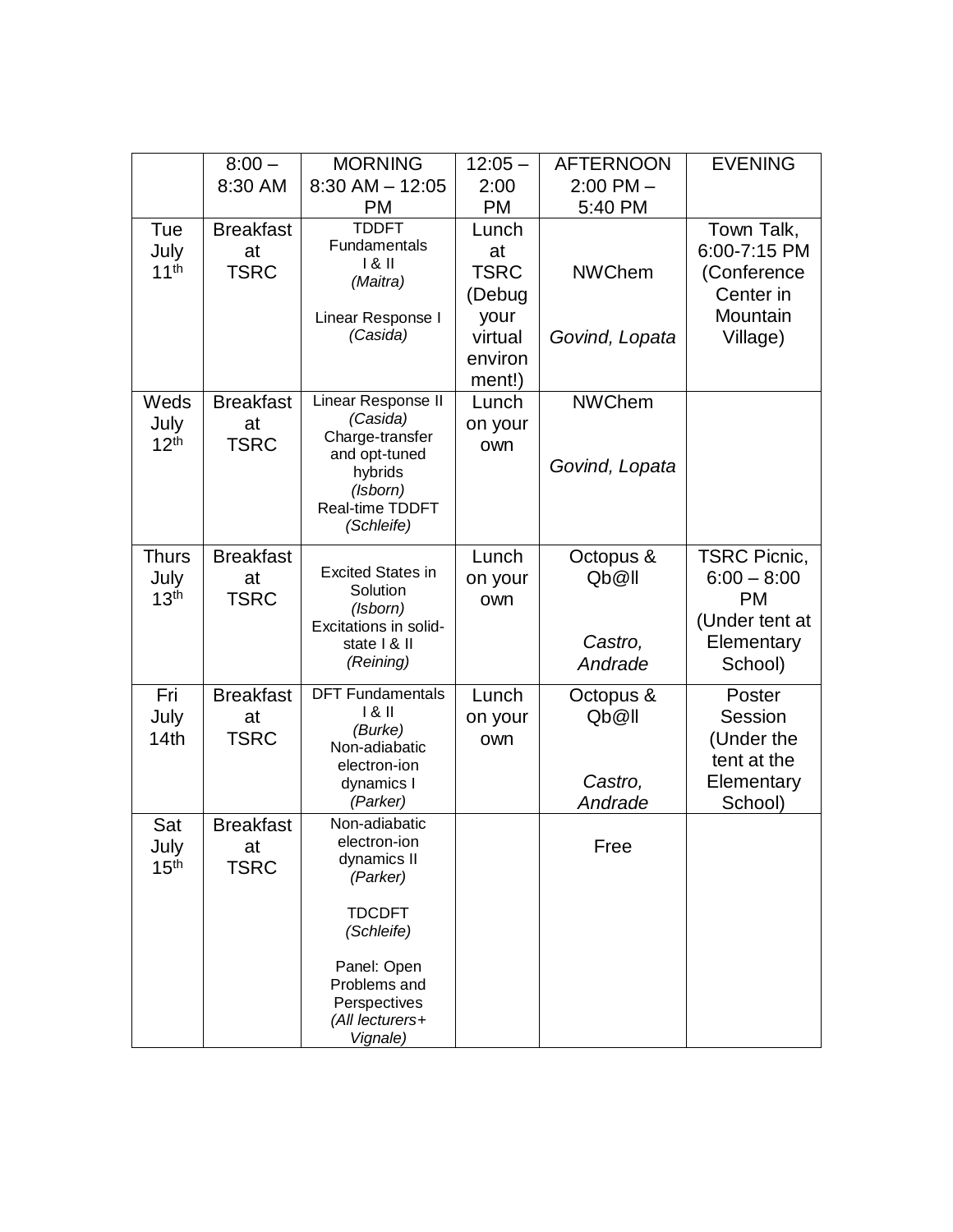# **Telluride Science Research Center Workshop Excited States: Electronic Structure and Dynamics July 17-21, 2017**



- Location: Telluride Intermediate School, 725 West Colorado Avenue
- Invited talks will be 35 minutes plus 10 minutes for questions and discussion. Student & post-doc talks will be 15 minutes plus 5 minutes for questions and discussion.
- A twenty-minute coffee break is scheduled for both morning and afternoon sessions
- Any questions about the schedule should be directed to workshop organizers: Christine Isborn (cisborn@ucmerced.edu), Xiaosong Li (xsli@uw.edu), Neepa Maitra (nmaitra@hunter.cuny.edu), or Andre Schleife (schleife@illinois.edu)
- Any questions about logistics should be directed to TSRC executive director Mark Kozak (mark@telluridescience.org) 970-708-4426, or to Kristen Redd (kristen@telluridescience.org), 970-708-0827 for lodging questions.
- **TSRC Town Talk on Tuesday, July 18th**, 6-7:15 pm, Conference Center in Mountain Village: "New Materials For Solar Energy Capture and Conversion," by Natalie Stingelin and Chad Risko
- **Picnic on Wednesday, July 19th,** 6-9 pm, under the tent at the school (family and guests welcome free of charge)
- Breakfast Monday-Friday is included in the registration cost and will be provided at TSRC from 8:30 – 9:00 am
- Lunch Monday-Thursday is included in the registration cost and will be provided at TSRC from 12:40 – 2:00 pm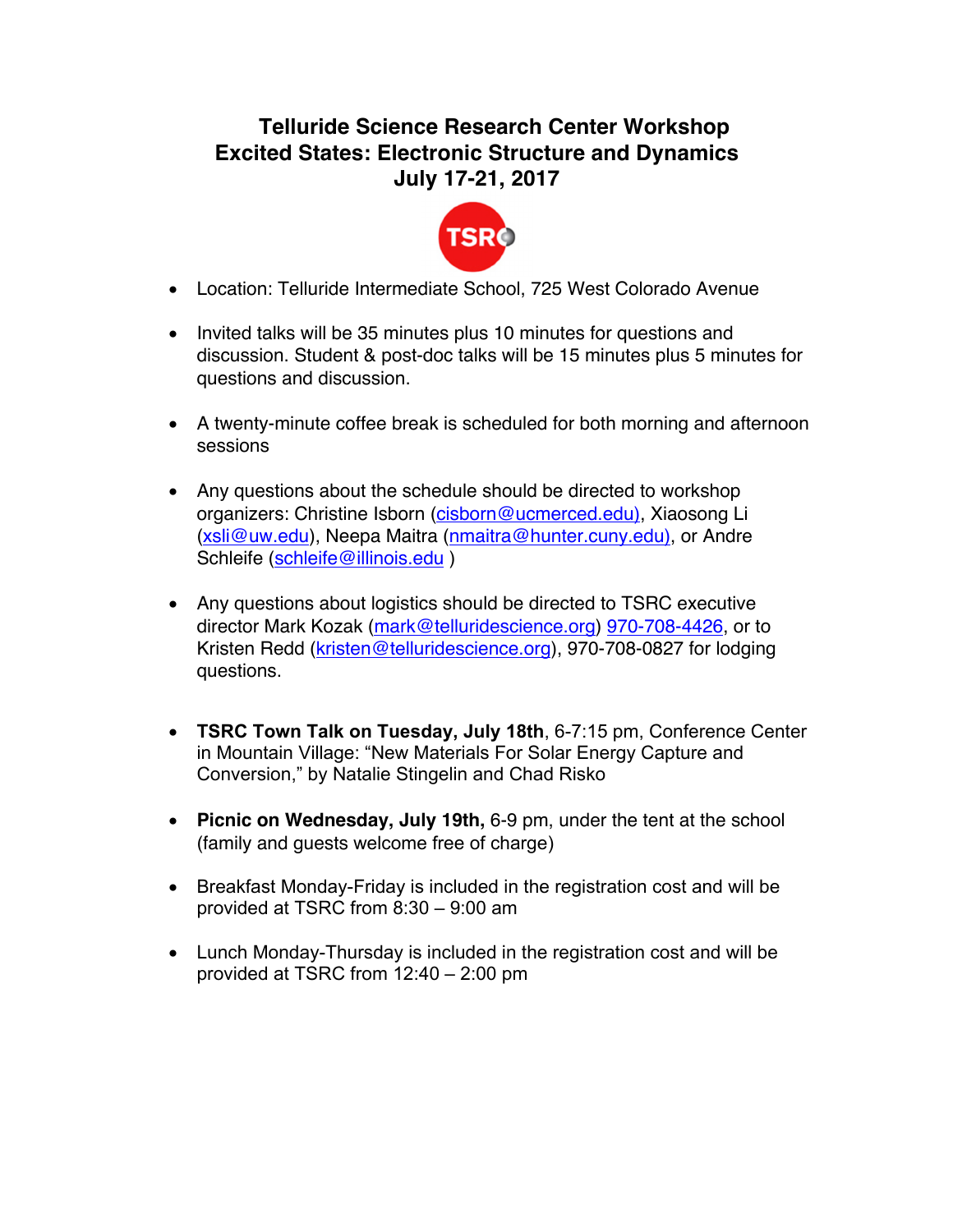|                                          | $8:30 -$<br>9:00 AM                   | <b>MORNING</b><br>$9:00$ AM $-$<br>12:40 PM                                       | $12:40 -$<br>2:00 PM       | <b>AFTERNOON</b><br>$2:00$ PM $-$<br>5:40 PM                                                    | <b>EVENING</b>                                                                                |
|------------------------------------------|---------------------------------------|-----------------------------------------------------------------------------------|----------------------------|-------------------------------------------------------------------------------------------------|-----------------------------------------------------------------------------------------------|
| Mon<br>July<br>17 <sup>th</sup>          | <b>Breakfast</b><br>at<br><b>TSRC</b> | <b>Burke</b><br>Suzuki<br><b>Break</b><br>Gossel<br>Narang<br>Crawford            | Lunch<br>at<br><b>TSRC</b> | <b>Special Session</b><br>for Giovanni<br>Vignale<br><b>Break</b><br>Ullrich<br>Eich<br>D'Amico | Free                                                                                          |
| Tues<br>July<br>18 <sup>th</sup>         | <b>Breakfast</b><br>at<br><b>TSRC</b> | Isborn<br>Herbert<br><b>Break</b><br><b>Mandal</b><br>Dunietz<br><b>Baczewski</b> | Lunch<br>at<br><b>TSRC</b> | Schleife<br>Andrade<br><b>Break</b><br>Parkhill<br>Strubbe                                      | Town Talk,<br>6:00-7:15 PM<br>(Conference<br>Center in<br>Mountain<br>Village)                |
| Wed<br>July<br>19 <sup>th</sup>          | <b>Breakfast</b><br>at<br><b>TSRC</b> | Free                                                                              | Lunch<br>at<br><b>TSRC</b> | Appel<br>Parker<br><b>Break</b><br>Juraschek<br>Casida<br>Li                                    | <b>TSRC Picnic,</b><br>$6:00 - 9:00$ PM<br>(Under the tent<br>at the<br>Elementary<br>School) |
| <b>Thurs</b><br>July<br>20 <sup>th</sup> | <b>Breakfast</b><br>at<br><b>TSRC</b> | Castro<br>Miyamoto<br><b>Break</b><br>Yost<br>Correa<br>Pavanello                 | Lunch<br>at<br><b>TSRC</b> | Reining<br>Yabana<br><b>Break</b><br>Hoffmann,<br>Marocchi<br>Chakraborty                       | Free                                                                                          |
| Fri<br>July<br>$21^{st}$                 | <b>Breakfast</b><br>at<br><b>TSRC</b> | Maitra<br>Modine<br><b>Break</b><br>Lee<br>Verstraete                             |                            |                                                                                                 |                                                                                               |

• Invited talks (35 min + 10 min) are in regular font, student and post-doc talks (15 min + 5 min) are in *italic*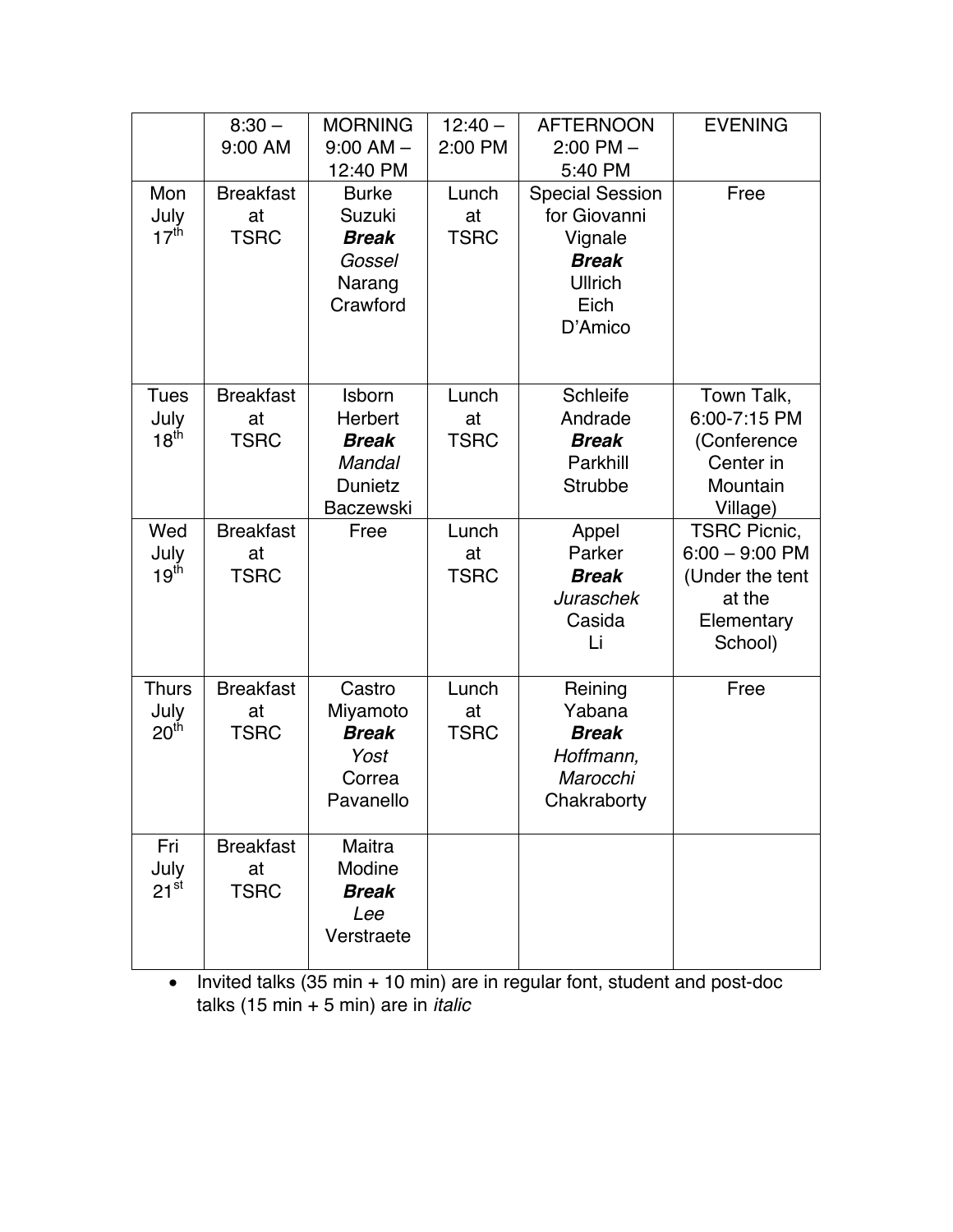### **Monday, July 17th**

### **8:30 AM – 9:00 AM. Breakfast at TSRC**

- 9:00 AM 9:45 AM. Kieron Burke: *Linear response TDDFT for the two-site Hubbard model*
- 9:45 AM 10:30 AM. Yasumitsu Suzuki: *Exact time-dependent exchange-correlation potentials in electron scattering processes*

#### **10:30 AM – 10:50 AM. Break**

- 10:50 AM 11:10 AM Graeme Gossel: Ex*act factorization of the electron-nuclear, wavefunction: properties, approximations, and applications*
- 11:10 AM 11:55 AM Prineha Narang: *Excited state and Quantum-engineered Materials*
- 11:55 AM 12:30 PM T. Daniel Crawford: *MolSSI*

### **12:40 PM – 1:30 PM. Lunch at TSRC**

2:00 PM – 2:20 PM. Neepa Maitra: **Intro to session in honor of Giovanni Vignale's 60<sup>th</sup> birthday** 2:20 PM – 3:20 PM. Giovanni Vignale: *Berry curvature and excited states at the boundary of an electron liquid* 3**:20 PM – 3:50 PM. Break** 3:50 PM – 4:35 PM Carsten Ullrich: *Spin waves in chiral two-dimensional electron systems*

- 4:35 PM 5:20 PM Florian Eich: *Charge and Energy Transport at the Nanoscale: A Density Functional Perspective*
- 5:20 PM 6:05 PM Irene D'Amico: *Using DFT concepts and tools for quantum thermodynamics*

### **Tuesday, July 18th**

### **8:30 AM – 9:00 AM. Breakfast at TSRC**

- 9:00 AM 9:45 AM. Christine Isborn:
- *Excited States in Solution: Towards More Accurate Absorption Spectra* 9:45 AM – 10:30 AM. John Herbert:

#### *First-Principles Exciton Models*

#### **10:30 AM – 10:50 AM. Break**

10:50 AM – 11:10 AM Imon Mandal:

*Photoinduced Charge Transfer transitions Associated with Charged Amino Acids:TDDFT Reveals a new Spectral Marker for Proteins*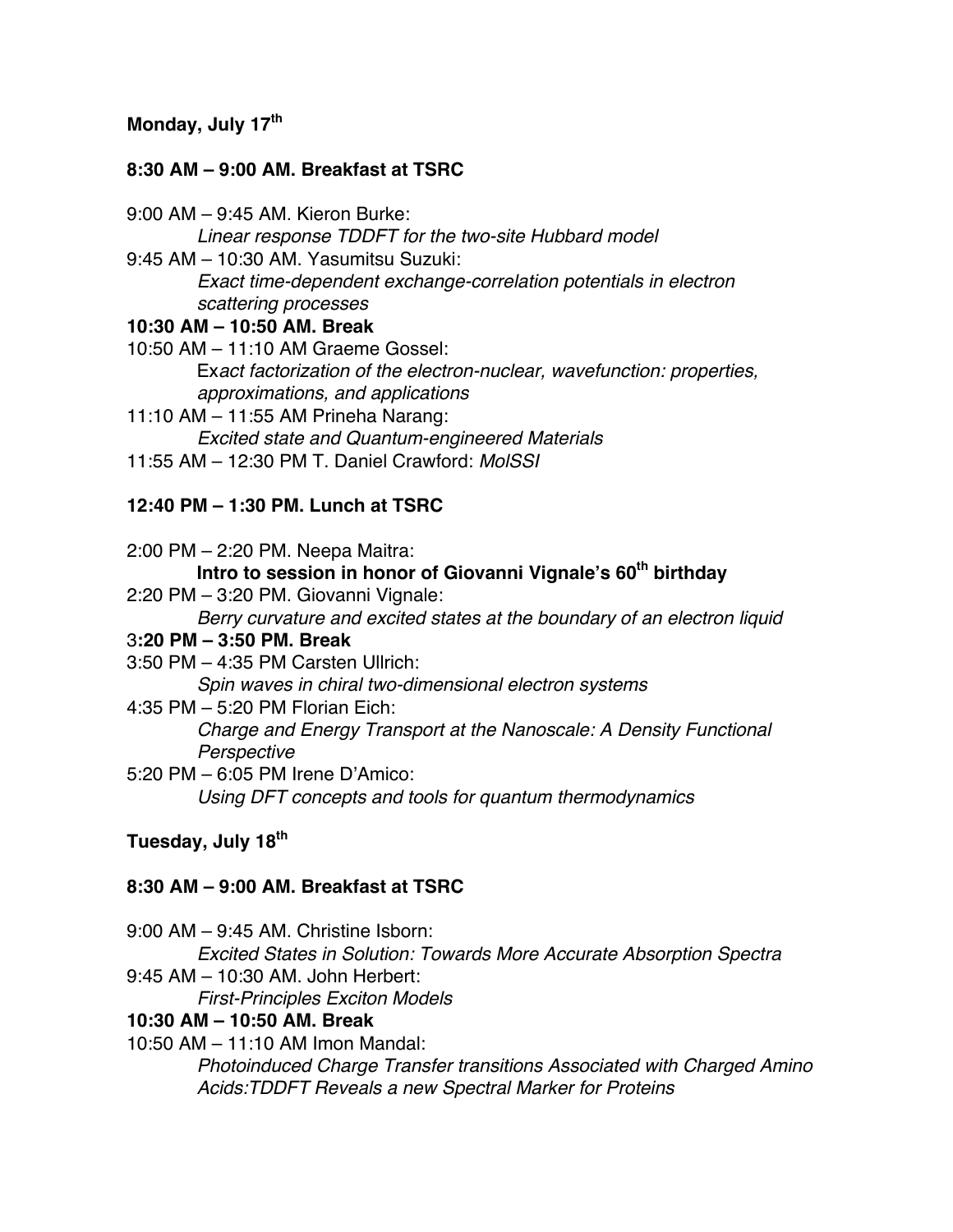11:10 AM – 11:55 AM Barry Dunietz:

*First-principles based studies of photo-induced electron transfer and transport through molecular-resolved interfaces*

11:55 AM – 12:40 PM Andrew Baczewski: *Warm Dense Matter: Opportunities and challenges for TDDFT*

## **12:40 PM – 1:30 PM. Lunch at TSRC**

- 2:00 PM 2:45 PM. André Schleife: *Excited-electron dynamics near surfaces: Particle radiation in real-time TDDFT*
- 2:45 PM 3:30 PM. Xavier Andrade: *Non-linear conductivity of metals from real-time TDDFT*

### **3:30 PM – 3:50 PM. Break**

3:50 PM – 4:35 PM John Parkhill:

*Pumping and Relaxation in TDDFT: Patches and problems*

4:35 PM – 5:20 PM David Strubbe: *Excited-state forces in TDDFT and the Bethe-Salpeter equation*

**6:00 PM – 7:25 PM. Town Talk in Mountain Village**. "New Materials For Solar Energy Capture and Conversion," by Natalie Stingelin and Chad Risko

# **Wednesday, July 19th**

**8:30 AM – 9:00 AM. Breakfast at TSRC Free Time 12:40 PM – 1:30 PM. Lunch at TSRC**

- 2:00 PM 2:45 PM. Heiko Appel: *Ab-initio description of classical and quantized photon fields coupled to molecular systems*
- 2:45 PM 3:30 PM. Shane Parker: *Nonlinear properties from TDDFT: trials and tribulations, quadratic response theory*

# **3:30 PM – 3:50 PM. Break**

- 3:50 PM 4:10 PM Dominik Juraschek: *Dynamical Multiferroicity*
- 4:10 PM 4:55 PM Mark Casida: *On the calculation of* Δ⟨*S2* ⟩ *for electronic excitations in TDDFT*
- 4:55 PM 5:40 PM Xiaosong Li:

*Two-Component Noncollinear Time-Dependent Density Functional Theory for Excited State Calculations*

**6:00 PM – 9:00 PM. TSRC Picnic**. Under the tent at the Elementary School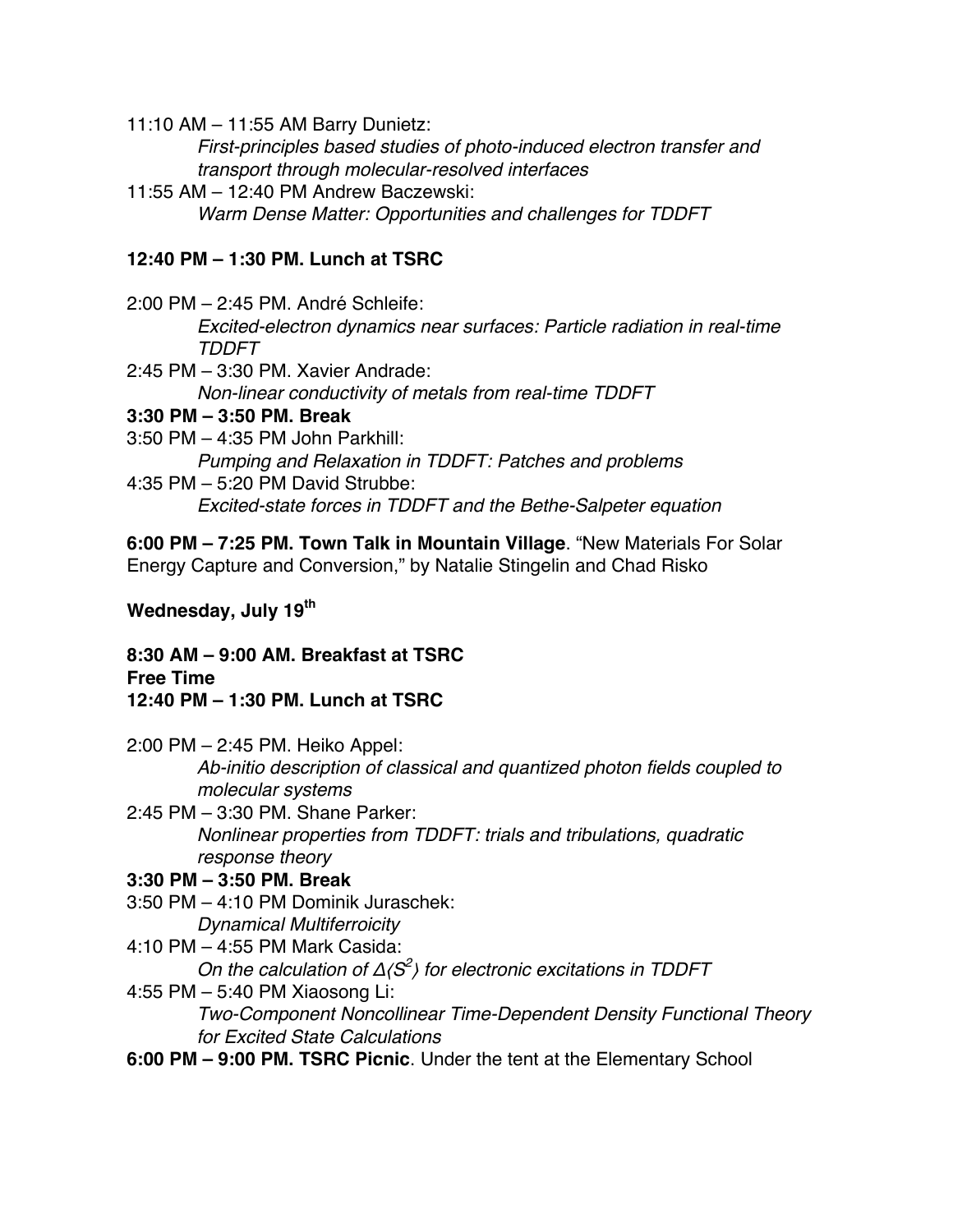## **Thursday, July 20th**

# **8:30 AM – 9:00 AM. Breakfast at TSRC**

- 9:00 AM 9:45 AM. Alberto Castro:
	- *Brief reports on (1) Control for quantum optics processes; and (2) Propagators for the time-dependent Kohn-Sham equations*
- 9:45 AM 10:30 AM. Yoshiyuki Miyamoto:

*Laser-field enhancement and coherent electron dynamics in lowdimensional materials examined by real-time TDDFT*

# **10:30 AM – 10:50 AM. Break**

- 10:50 AM 11:10 AM Dillon Yost: *Recent progress in modeling electronic stopping using non-equilibrium RT-TDDFT simulations*
- 11:10 AM 11:55 AM Alfredo Correa: *Ab initio electron dynamics: from stopping power to the non-linear electrical conductivity of materials*
- 11:55 AM 12:40 PM Michele Pavanello: *Electronic properties of liquids and materials from subsystem and orbitalfree DFT*

# **12:40 PM – 1:30 PM. Lunch at TSRC**

2:00 PM – 2:45 PM. Lucia Reining:

*Density functionals for the dynamic structure factor and more*

2:45 PM – 3:30 PM. Kazuhiro Yabana:

*Real-time TDDFT simulations for interactions of ultrashort laser pulses with solids, coupling to Maxwell's equations*

# **3:30 PM – 3:50 PM. Break**

3:50 PM – 4:10 PM Norah Hoffmann:

*Ab-Initio Description of Photoinduced Processes Beyond Classical Maxwell Theory*

4:10 PM – 4:30 PM Simone Marocchi:

*Quantum mechanics in metric space: distances between exchange-only correlations*

4:30 PM – 5:15 PM Arindam Chakraborty:

*Linked-cluster formulation of screened electron-hole interaction from explicitly-correlated geminal functions without using unoccupied states*